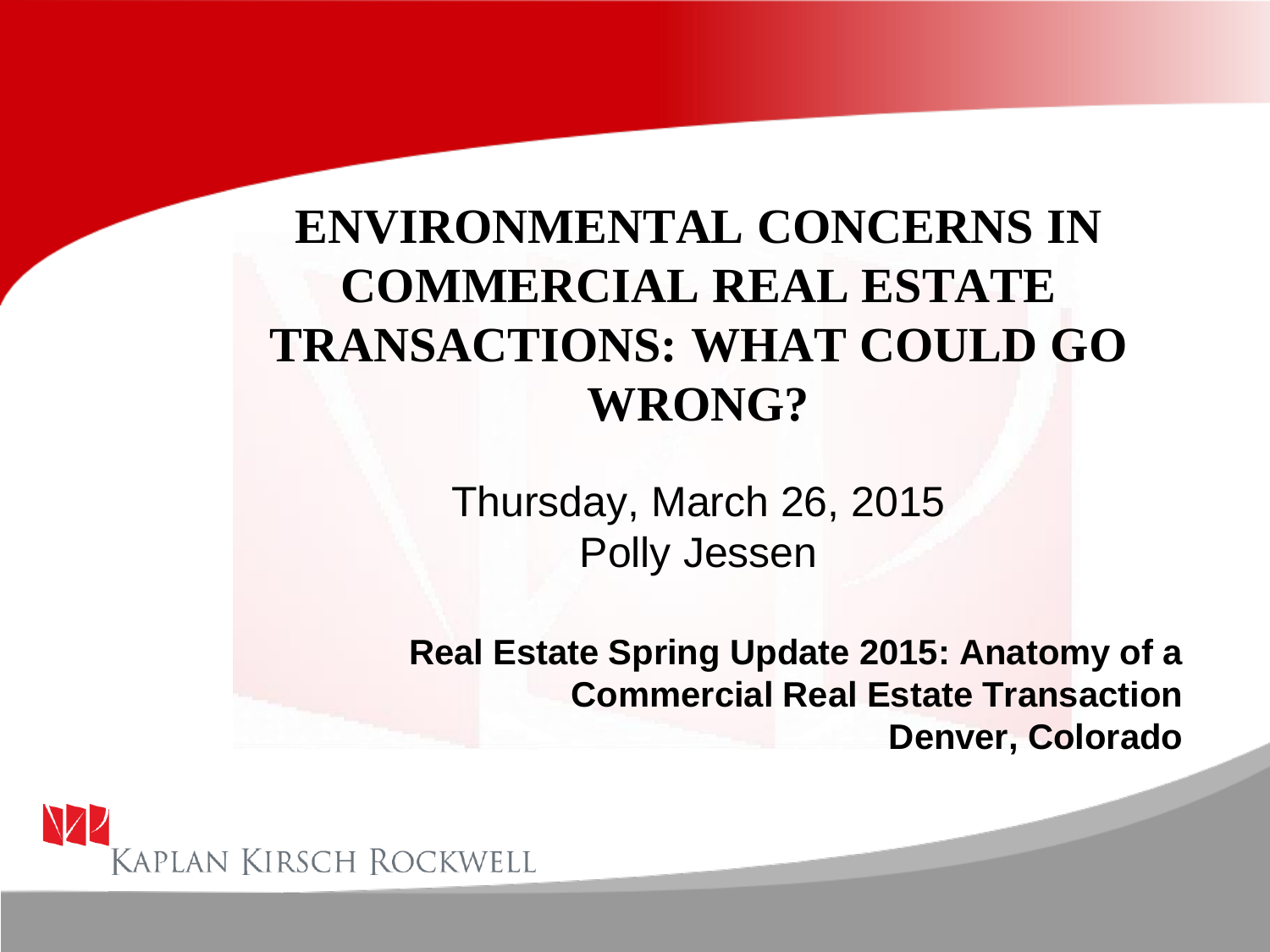# **Presentation Objective**

- **Outline the legal framework affecting environmental liability**
- **Provide a menu of options and mechanisms to meet the developer's objectives:**
	- **Minimizing environmental liability risk**
	- **Assuring costs associated with environmental conditions are known and accounted for**
- **Assumes some level of environmental contamination is present**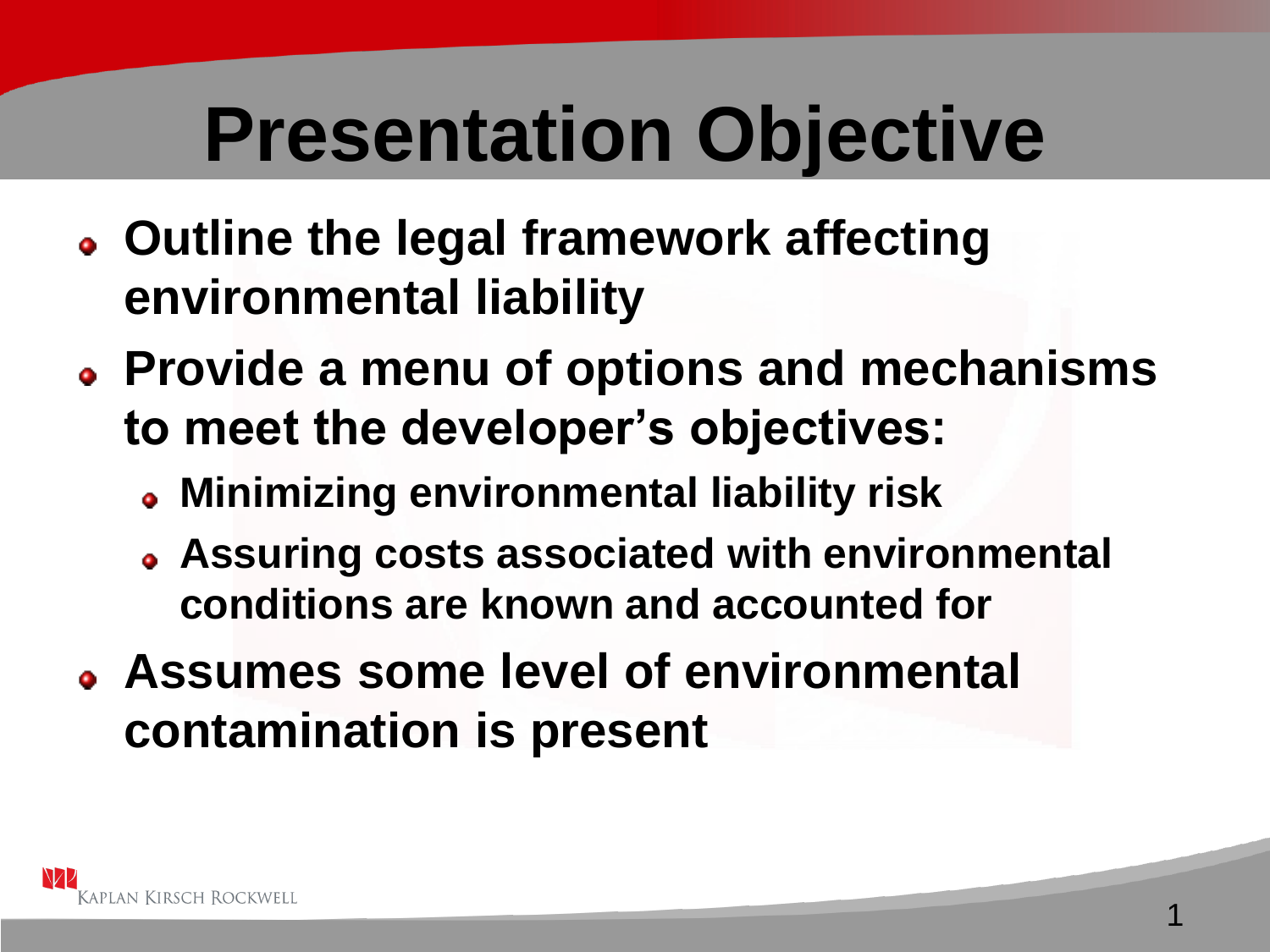# **The Legal Framework: Sources of Liability**

- **CERCLA**
- **Other federal statutes**
	- **RCRA**
	- **Clean Water Act**
	- **TSCA**
- **State statutes**
	- **Hazardous Waste**
	- **Solid Waste**
- **State common law**
	- **Non-disclosure**
	- **Tort claims**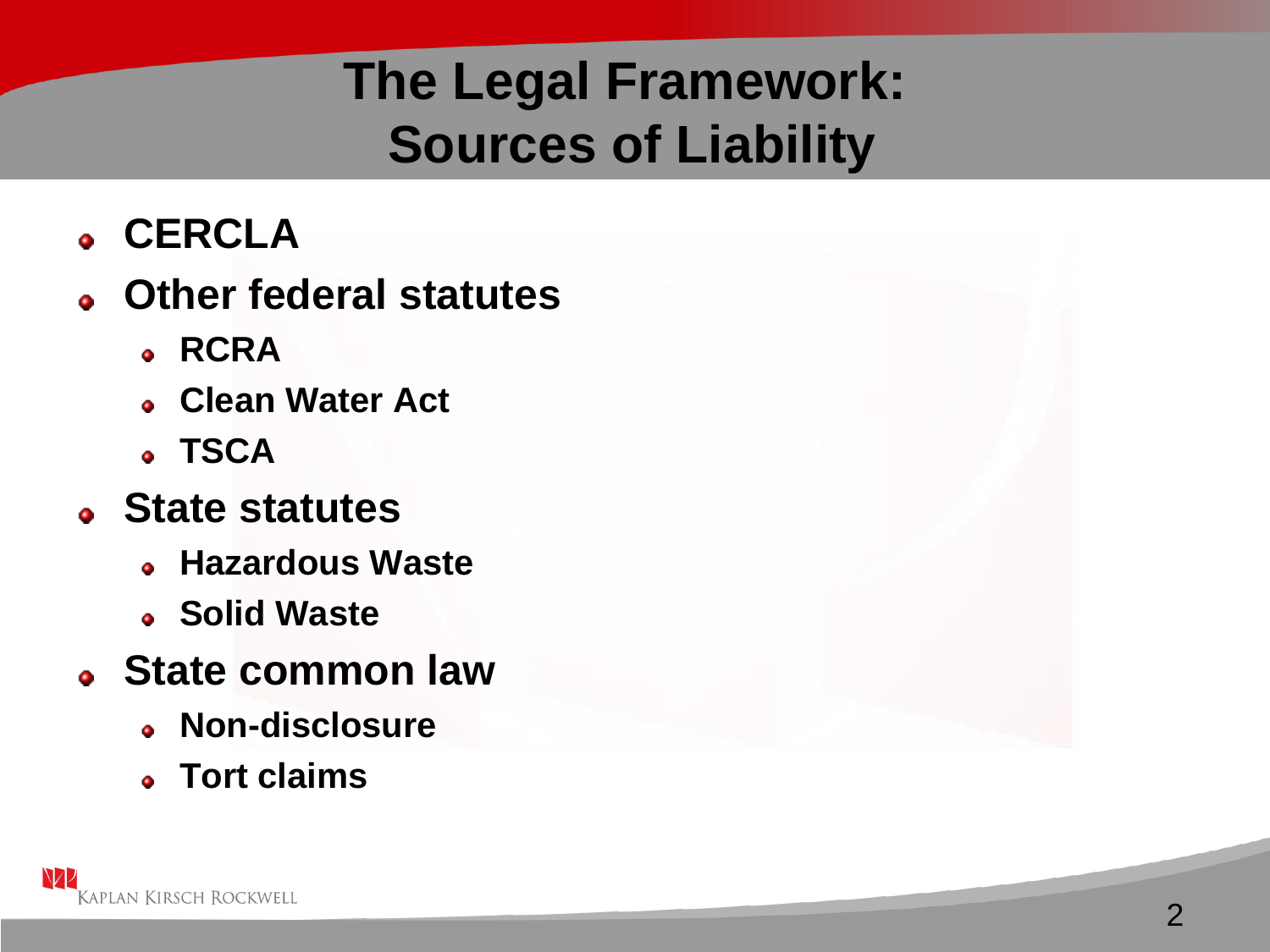# **The Legal Framework: Federal Liability Protections**

- **CERCLA and the BFPP defense**
- **Establishing the defense**
	- **Phase I ESA**
	- **Comply with reporting requirements**
	- **No affiliation with the PRP**
- **Not available to "operators" or lessees unless the lessor and owner maintain the defense or has sufficient "indicia of ownership"**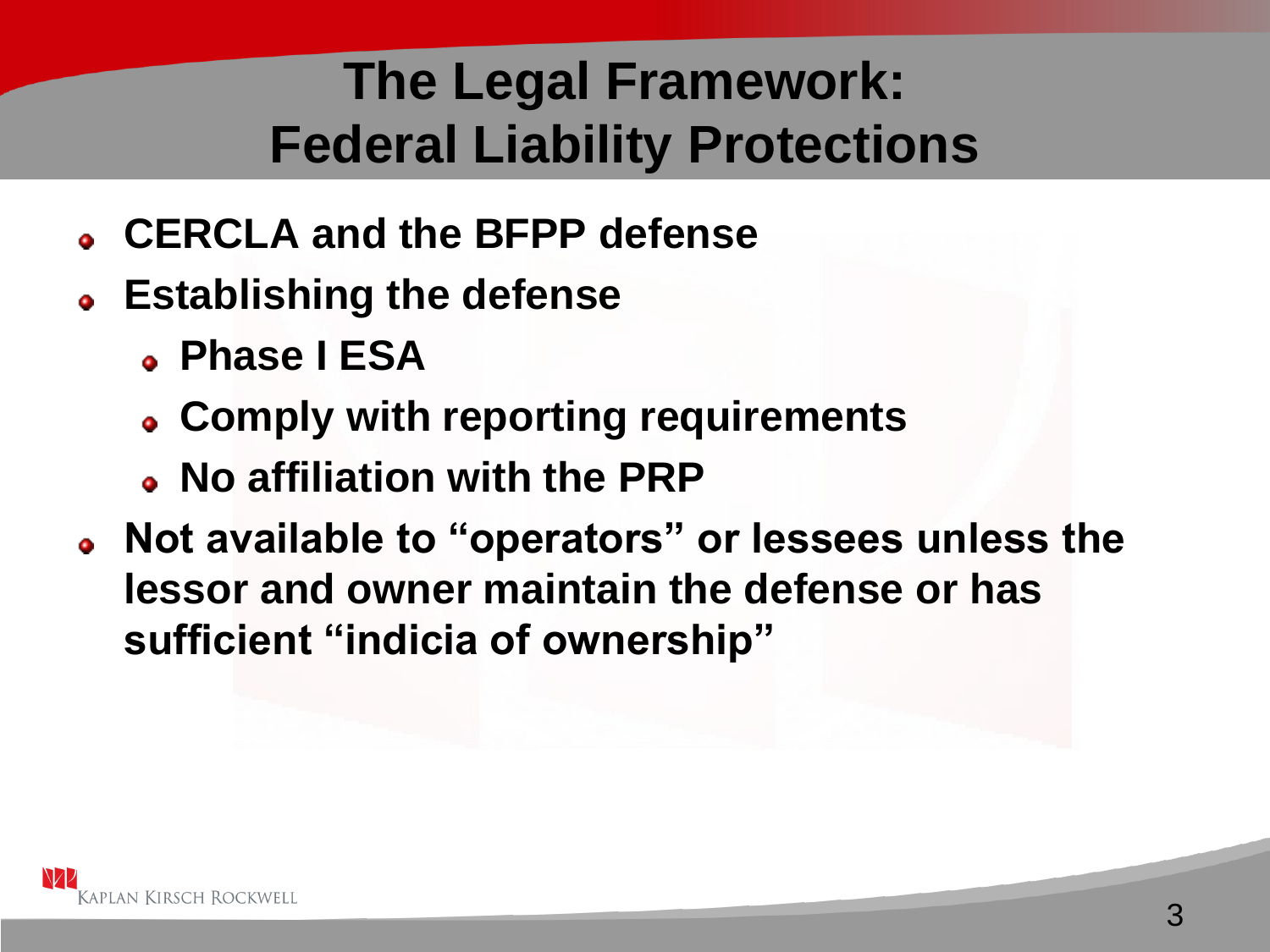### **The Legal Framework: State Programs**

- **Colorado Voluntary cleanup programs**
	- **Voluntary Cleanup and Redevelopment Act**
	- **Voluntary cleanup under other state programs**

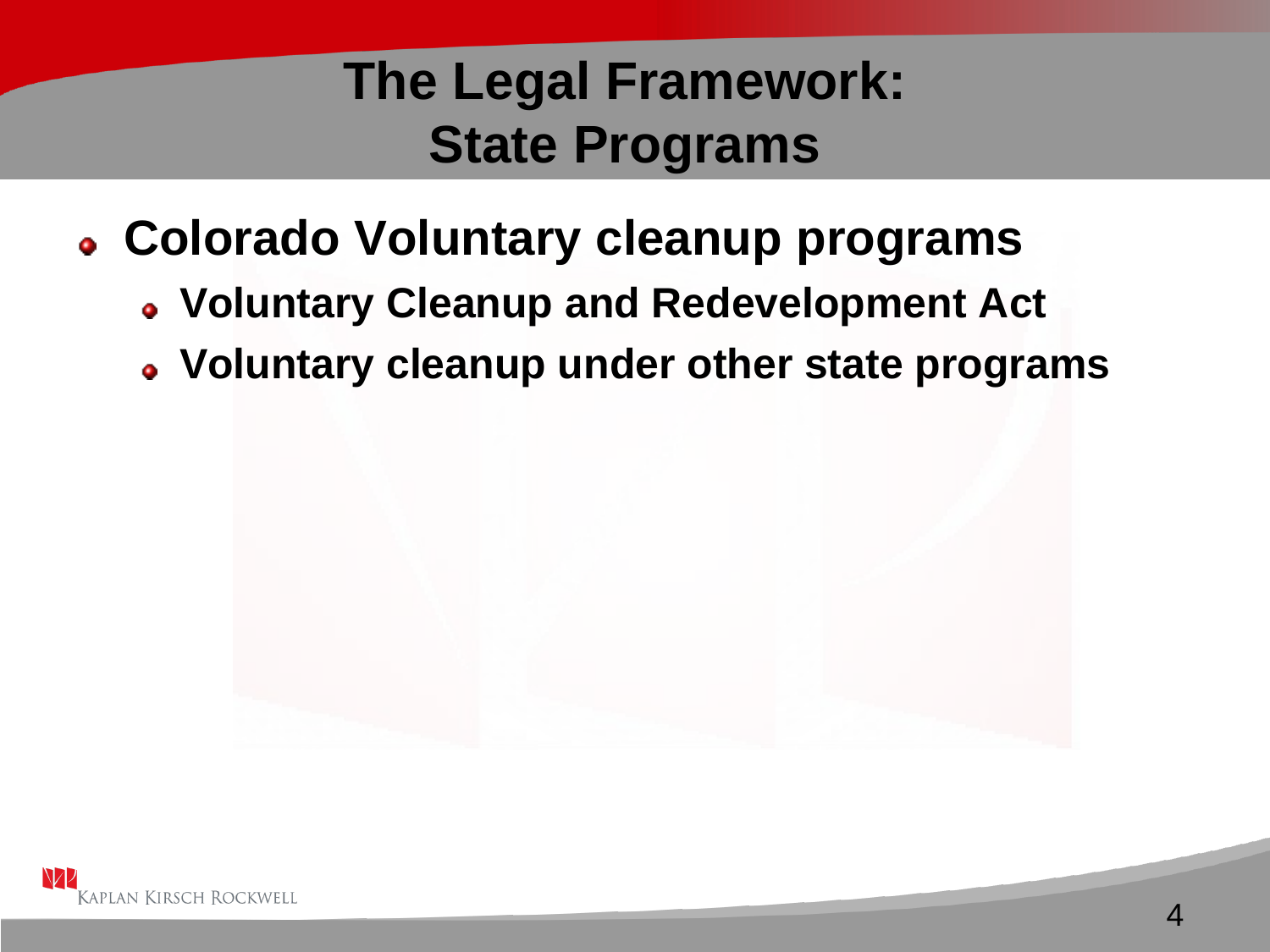# **The Legal Framework: Funding and Tax Benefits**

- **Federal Brownfields grants and related funding**
- **Federal and state tax benefits**
	- **Colorado Brownfields Tax Credit (up to \$525,000)**
- **Public financing, e.g.,**
	- **Tax increment financing**
	- **Special districts**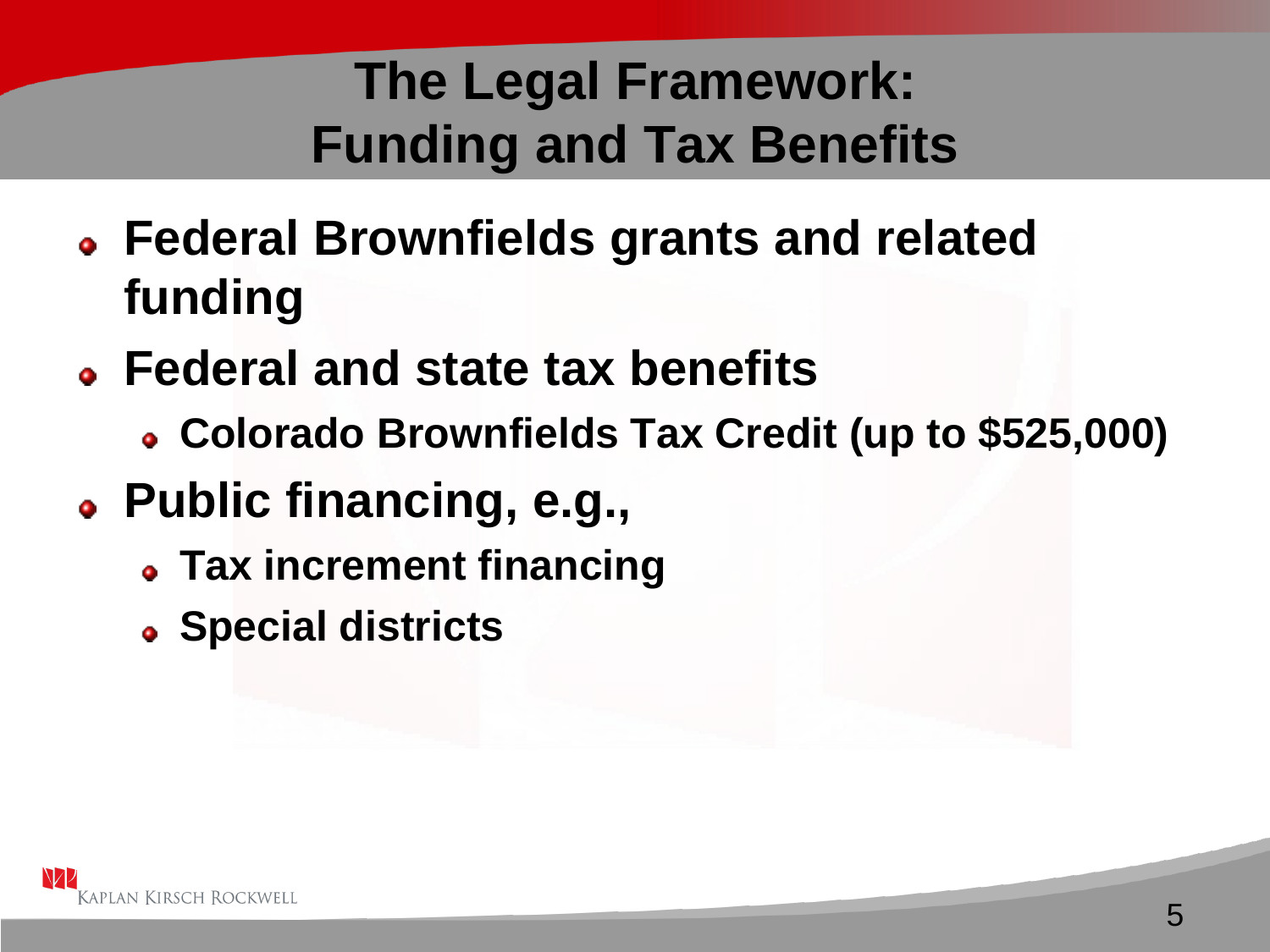# **Tools to Protect the Buyer and Seller**

- **Buyer Protections**
	- **Pre-closing**
	- **Post-closing**
- **Seller Protections**

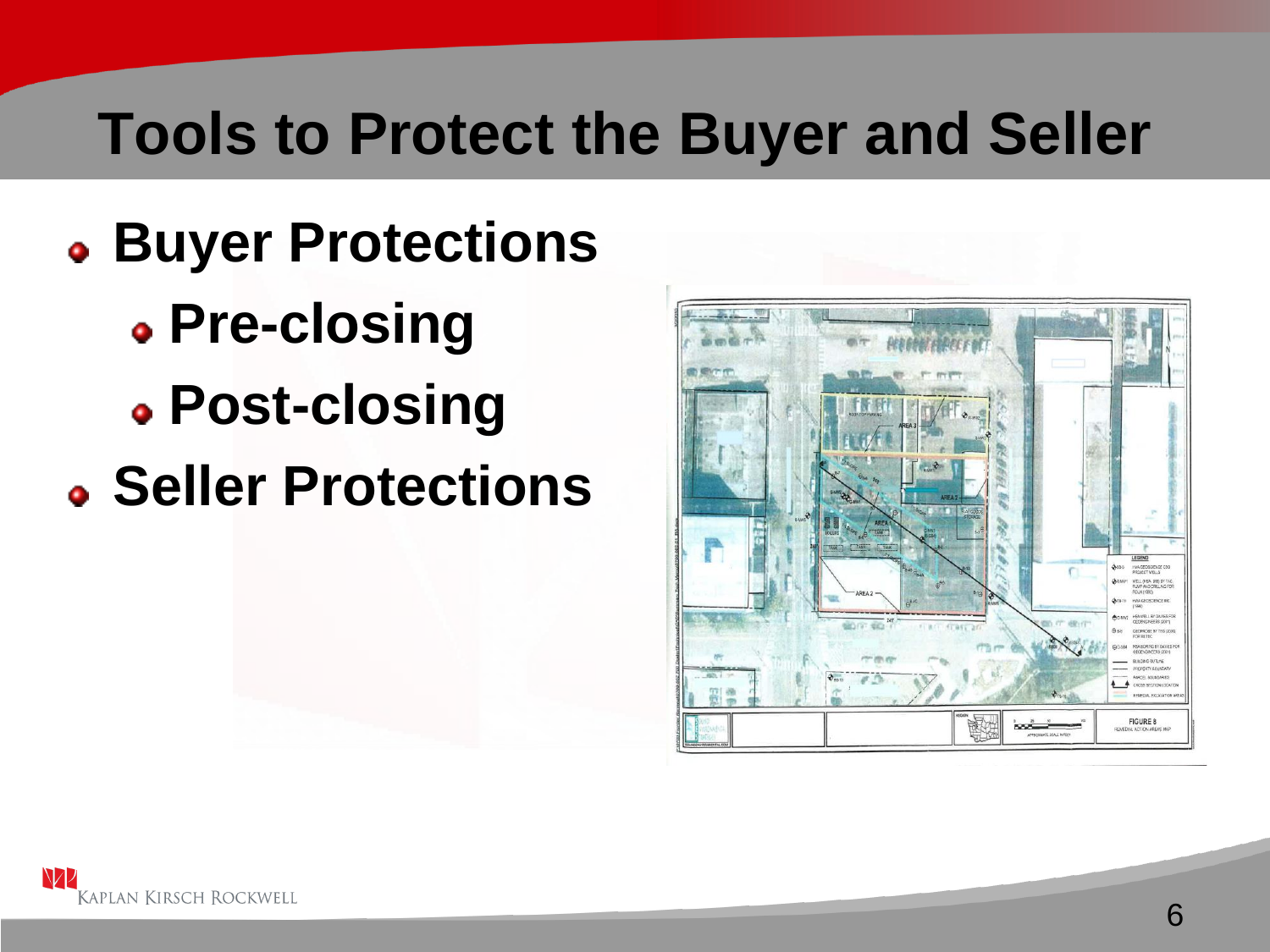- **Seller disclosure**
- **Phase I and Phase II environmental site assessment**
	- **What will you learn?**
	- **Is a reliance letter sufficient?**
	- **Timing?**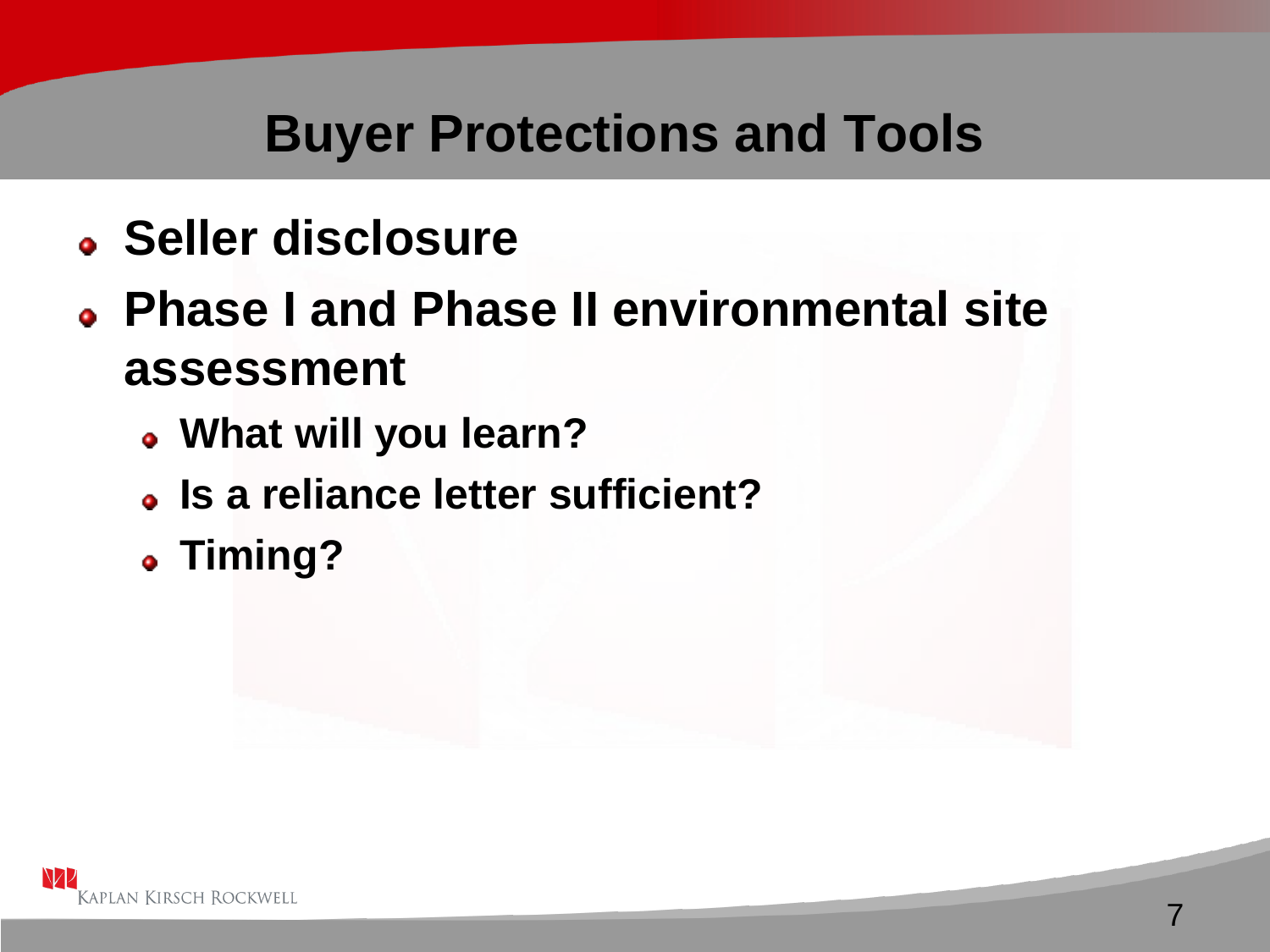- **Integrate state law liability protections and**   $\bullet$ **requirements as necessary into transaction structure**
- **Establish cleanup requirements by contract**
	- **Existing plan or order in place? Is it sufficient? Who will be responsible for amendments/transfers?**
	- **What standards apply?**
	- **Who performs the remediation?**
	- **When is cleanup done? Before or after closing? On what schedule?**
	- **Who verifies that the cleanup meets standards?**
	- **What assurances are necessary to make sure cleanup will be completed?**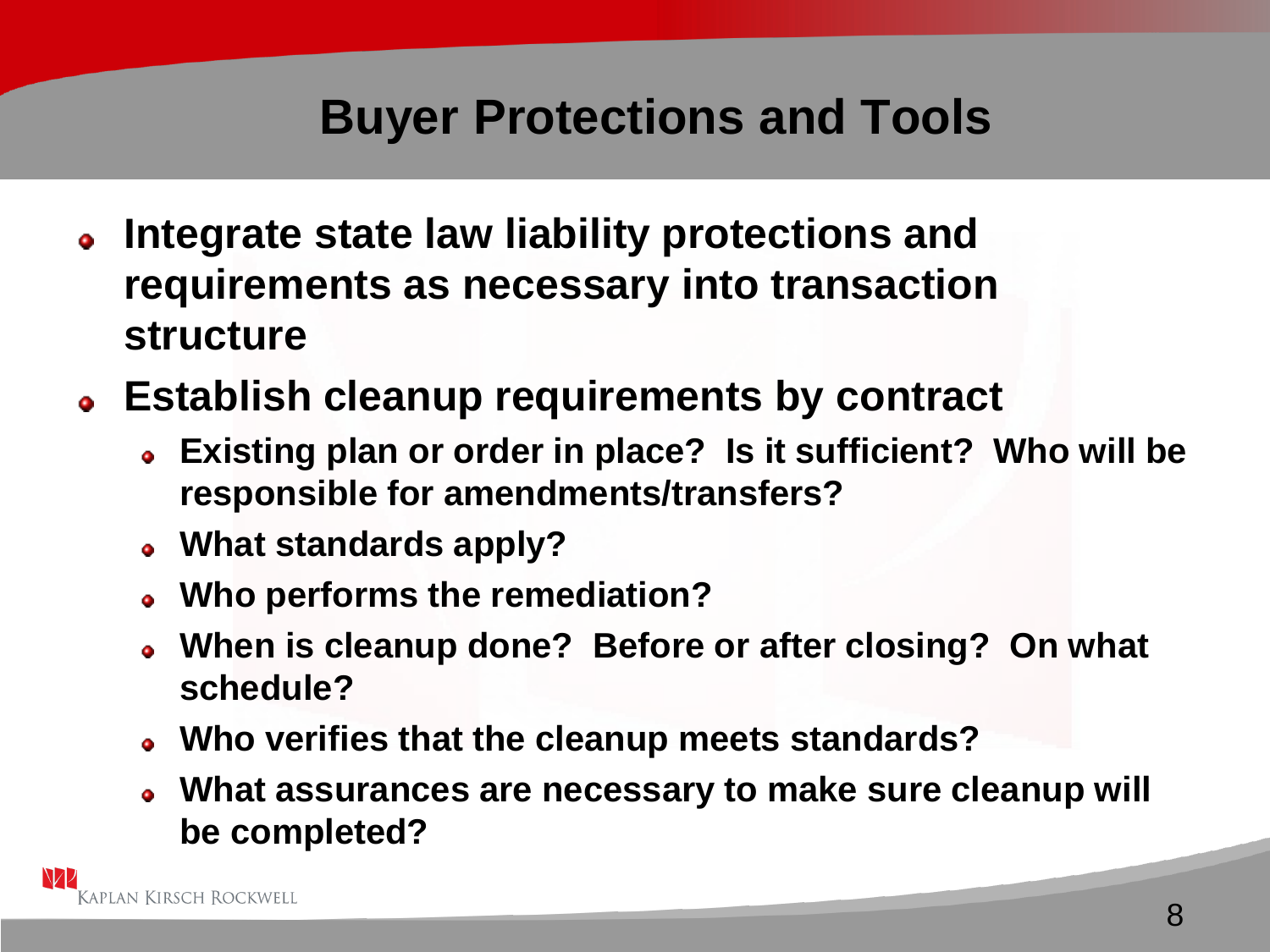- **Environmental insurance (PLL Policy)**
- **Federal sites** 
	- **Covenants**
	- **Indemnities**
- **Seller indemnities**
	- **Claims accruing prior to purchase**
	- **Pre-existing environmental conditions**
	- **Assignable to subsequent purchasers?**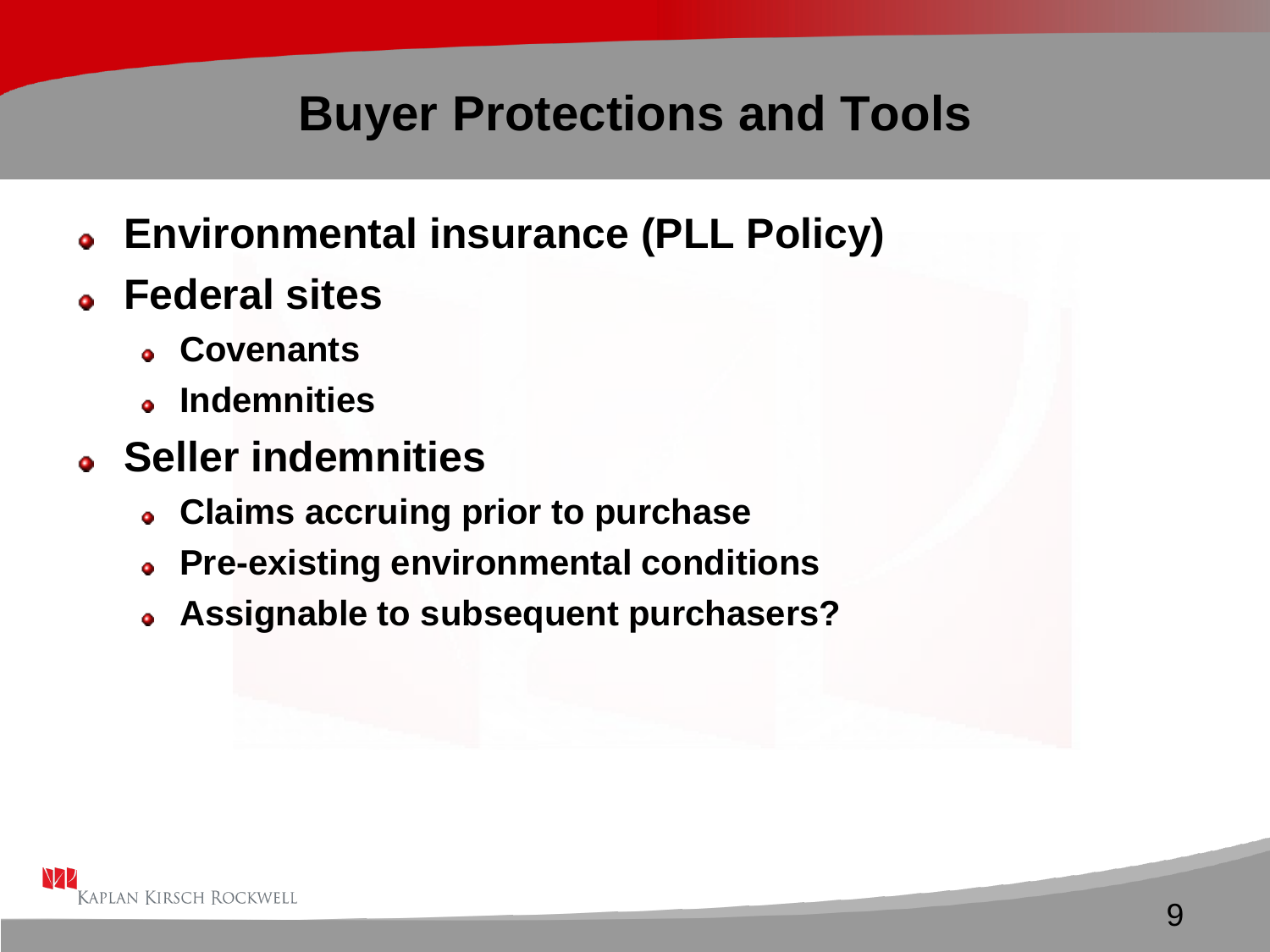- **Environmental cost recovery claims**
	- **Claims for cleanup costs who will own them?**
	- **Insurance claims assign them?**
	- **Are there other contractual rights and indemnities that run to seller? Can they be assigned?**
	- **Include obligations for the party transferring or assigning claims to cooperate in the pursuit of those claims**
- **Funding sources and tax benefits**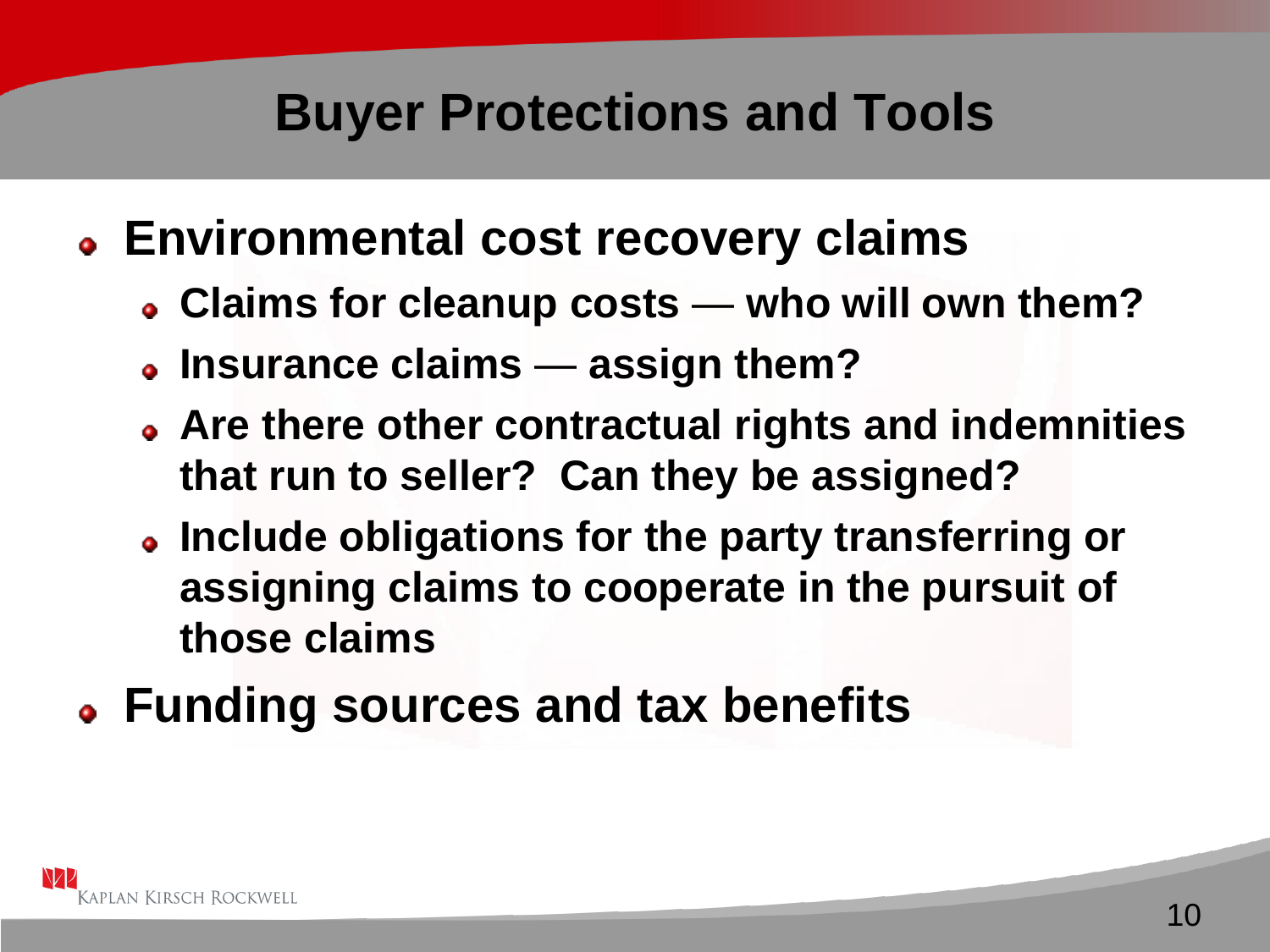## **Buyer Protections and Tools: Post-Closing**

- **Monitor any seller remediation activities**
- **Maintain defenses to liability post-closing**
- **During development, implement a "materials management plan" to identify and avoid exacerbation of existing contaminants**
- **Assure that contractors carry environmental insurance**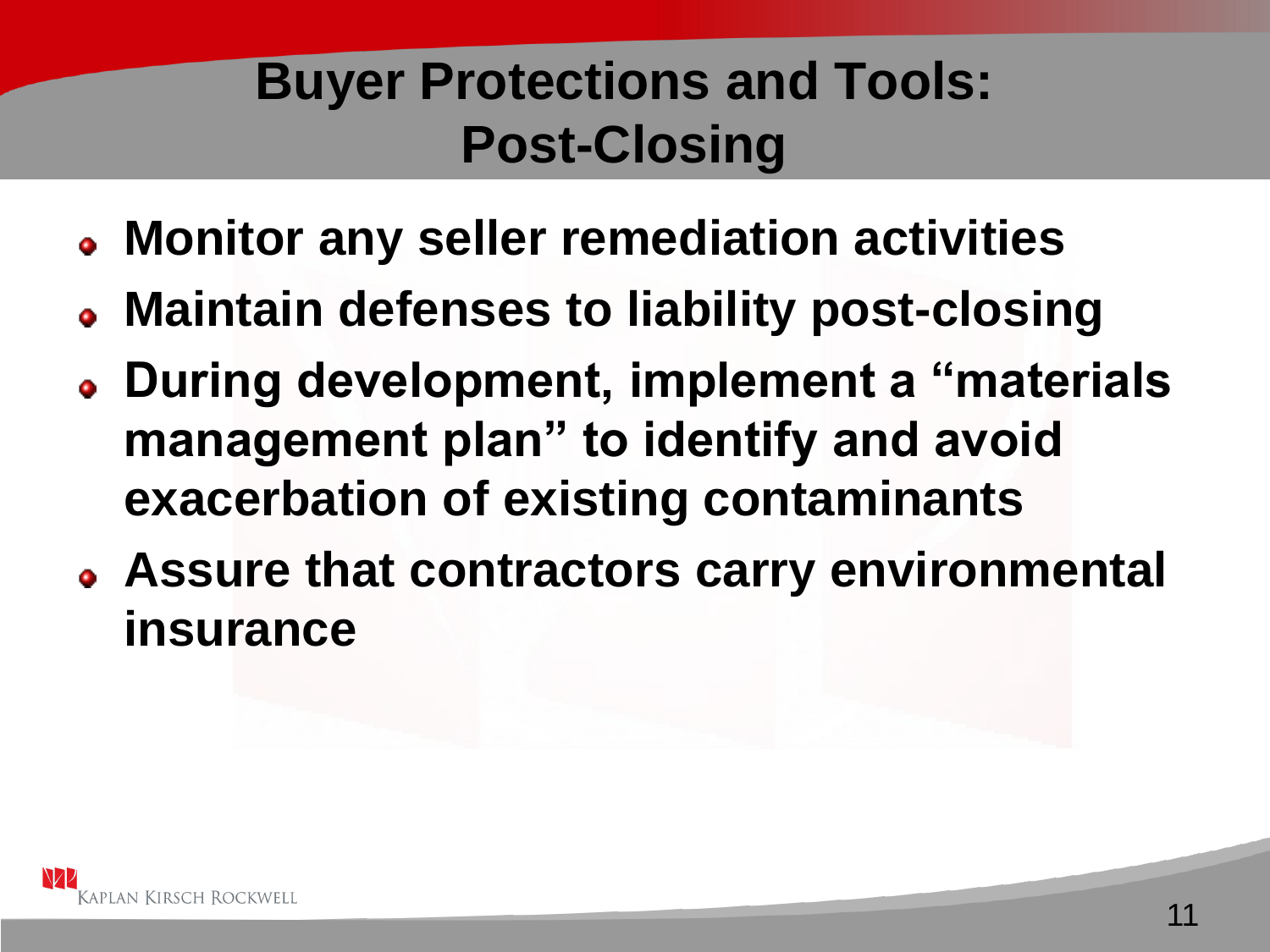# **Buyer Protections and Tools: Post Closing**

- **Make sure any cleanup costs are "consistent with the National Contingency Plan" for cost recovery**
- **Maintain good records**
- **Make sure contractors are carrying adequate insurance**
- **Monitor the statute of limitations for cost recovery and indemnity claims**
- **Work creatively with subsequent buyers/lessors:**
	- **To minimize cleanup costs, coordinate a purchaser's vertical development with cleanup**
	- **Elect to minimize cleanup with use restrictions and covenants**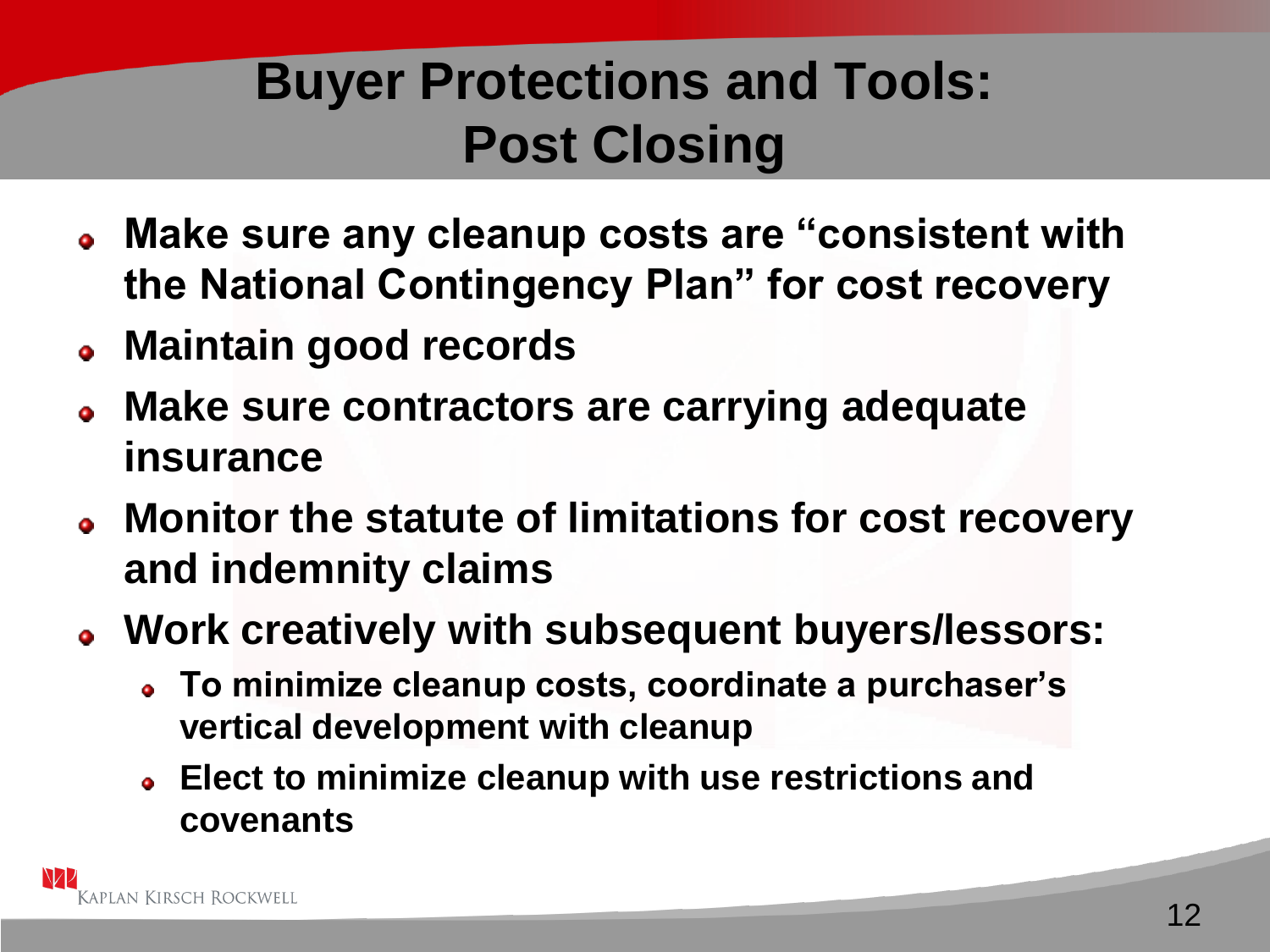#### **Seller Protections and Tools or, the Shoe is on the Other Foot**

# **• Disclosure**

- As-Is/Where Is provisions
- Buyer releases of claims
- Buyer indemnification
	- Exacerbation of existing contamination
	- Failure to remediate
	- Complete risk transfer?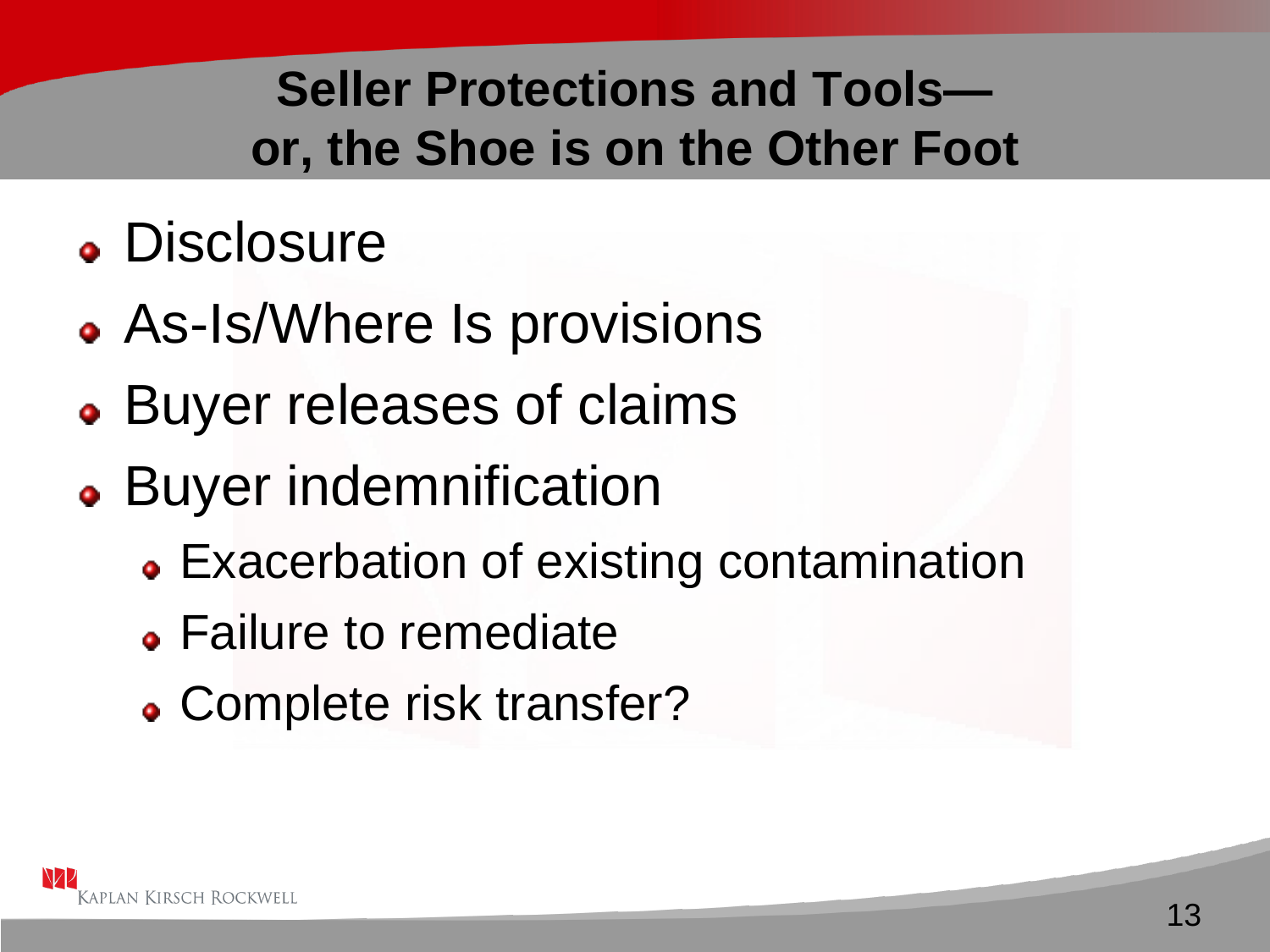# **Seller Protections and Tools**

- Covenants to remediate
	- Cleanup standards
	- Milestones for completion
	- VCUP program or assume existing orders
- Buyer financial disclosures/financial assurances
	- PLL Policy
	- Escrow
	- **.** Others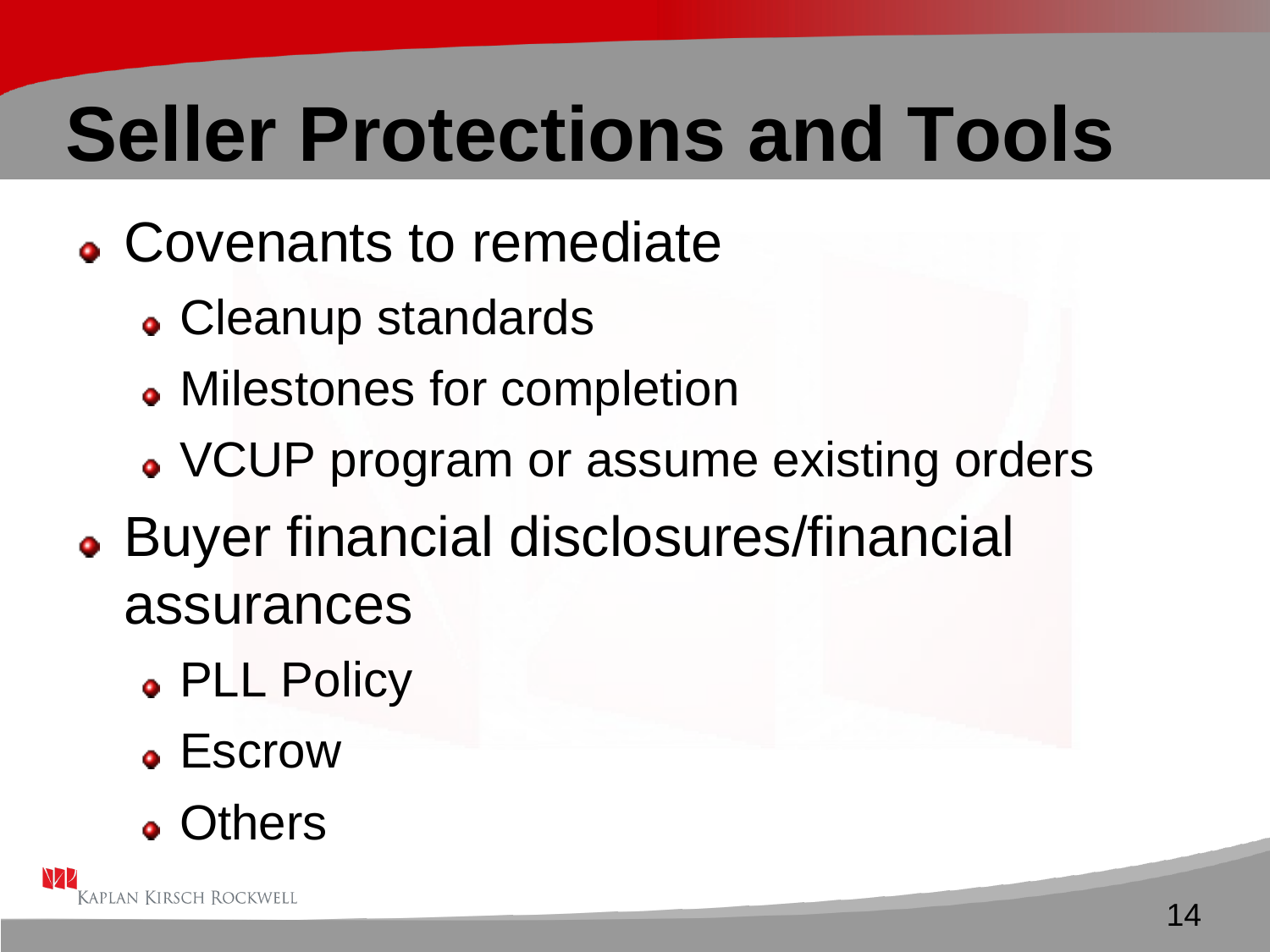# **Seller Protections and Tools**

- Buyback provisions
- Use restrictions or covenants
	- CDPHE standard forms
	- Others enforceable under VCRA